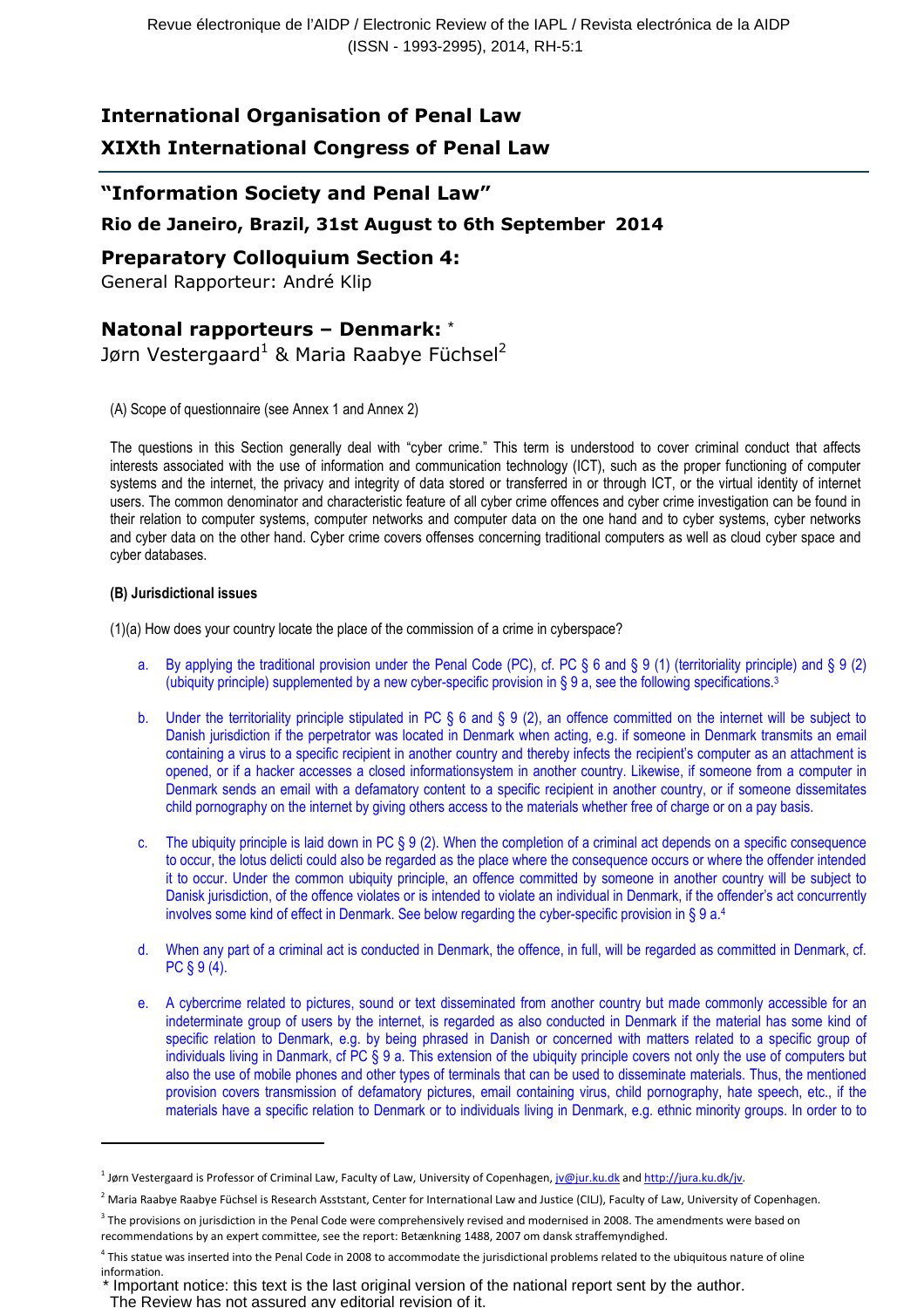avoid infinite jurisdiction for any country regarding dissemination of illegal materials on the internet, the ubiquity principle has not be subject to a limitless extension but to a more moderate widening as far as cyber crime is concerned. The argument has been made that if another country chose a model implying infinite jurisdiction for such offences, the consequence would be that upload of materials that are perfectly legal in Denmark could be prosecuted by the other state, even though said person did nothing illegal under Danish law.

(b) Does your national law consider it necessary and possible to locate the place where information and evidence is held? Where is the information that one can find on the web? Is it where the computer of the user is physically present? Is it there where the provider of the network has its (legal or factual) seat? Which provider? Or is it the place where the individual who made the data available? If these questions are not considered to be legally relevant, please state why.

See answers above. Location of the exact "physical" place where information and evidence is held is not regarded as necessary under Danish law. Information and evidence are often located on servers by hosts and providers whose location can be rather random in relation to the criminal act.<sup>5</sup>

(2) Can cyber crime do without a determination of the locus delicti in your criminal justice system? Why (not)?

a. See answers above.

(3) Which jurisdictional rules apply to cyber crime like hate speech via internet, hacking, attacks on computer systems etc? If your state does not have jurisdiction over such offences, is that considered to be problematic?

- a. As already mentioned, a specific provision has been inserted into the Penal Code to accommodate for situations in which information (text, pictures, or sound) is legally made available from one country but illegally available in Denmark. PC § 9 a makes it a requirement for the establishment of criminal jurisdiction that the online criminal act has a relation to Denmark, e.g. hate speech has to be directed towards a specific group of persons in Denmark or be in Danish.
- b. The traditional jurisdictional principles are also applicable to crimes committed in cyberspace. The general rules on jurisdiction competence are laid down in §§ 6-12 of the Penal Code. In the following, only provisions with a possible relevance in relation to cyber crime are mentioned.
	- $\circ$  PC § 6: Danish criminal jurisdiction applies to acts carried out (1) within the Danish state (territoriality principle); (2) on a Danish vessel that is within foreign territory as recognized by public international law, by persons employed by the vessel or traveling as passengers on board; or (3) on board a Danish vessel (ship or aircraft) that is outside any state's territory as recognized by public international law.
	- $\circ$  PC § 7 (1): Danish criminal jurisdiction applies to acts that a person with Danish citizenship or a person resident in Denmark has committed in another country, (1) if the act is also penalized by the other state (double criminality requirement, active personality principle); (2)(b) if the act is directed against a Danish national or a person resident in Denmark (combined active and passive personality principle).
	- o PC § 7 (2): Danish jurisdiction applies to acts carried out outside any state territory recognized by public international law by a Danish national or a person resident in Denmark, if the crime, pursuant to Danish law, is punishable by more than four months imprisonment (active personality principle).
	- o PC § 7 a: Danish jurisdiction applies to a number of serious offences committed from another country and directed against a Danish national or a person residing in Denmark (passive personality principle). The list of serious offences covers, among others, grave disturbance of railroad safety and other serious violations of physical infrastructures, see PC § 184.
	- o PC § 8, Danish criminal jurisdiction applies to acts perpetrated outside Danish territory, without considering to which state the perpetrator belongs to: (1) when the act violates the independence security, constitution, or public authorities of Denmark, or an official duty towards the Danish state; (2) when the act violates particular interests that require a specific relation to Denmark; (3) when the act violates a legal obligation that the perpetrator is obliged to observe abroad; (4) when the act violates an official duty towards a Danish vessel; (5) when the act is covered by an international obligation requiring Denmark to institute jurisdiction; or (6) when extradition to a foreign state is denied, and the act fulfills a double criminality requirement and the crime, pursuant to Danish law, is penalized by imprisonment for one year or more.
	- $\circ$  PC § 9 (2): A criminal act involving some kind of result is considered to have been committed where the result is realised, or where the perpetrator intended it to become realised (ubiquity principle). Hacking, attacks on computer systems, etc., which target computers in Denmark are both subject to jurisdiction in the country where

l

<sup>&</sup>lt;sup>5</sup> See the above mentioned committee report [Betænkning 1488, 2011] part 22.2 and 22.3.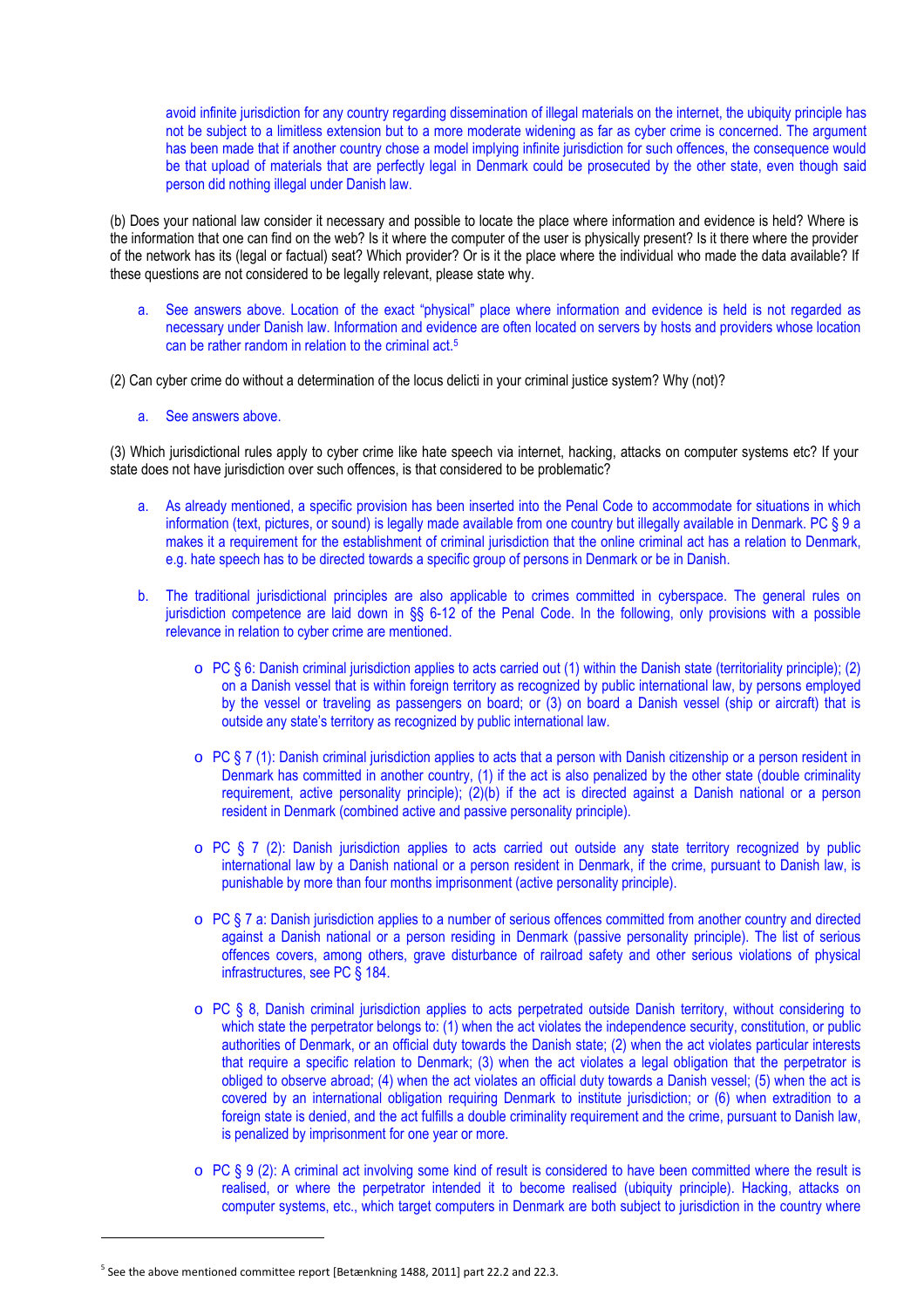the perpetrator was present at the time of the crime (principle of territoriality) and in Denmark if the offence has a relevant impact here.

- $\circ$  PC § 9 (3): Criminal attempt or participation is considered to have been committed within the Danish state if the perpetrator was present in Denmark when acting, independent of whether the offence is completed or intended to be completed outside the Danish state.
- $\circ$  PC § 9 (4): An offence in its entirety is considered to have been committed within the Danish state when part of the offence has been carried out in Denmark.
- (4) Does your national law provide rules on the prevention or settlement of conflicts of jurisdiction? Is there any practice on it?
	- a. Danish law contains no settlement rules. The decision to either initiate or refrain from prosecuting will be taken by the discretion of the prosecutor. The decision depends on considerations regarding conditions with regard to investigation, adjudication, and execution.
	- b. When settling conflicts of jurisdiction between the member states of the European Union, member states shall consider the criterions laid down in Eurojust annual report 2003<sup>6</sup> and the obligations laid down in the 2007 Framework Decision on prevention and settlement of conflicts of exercise of jurisdiction in criminal proceedings.<sup>7</sup>

(5) Can cyber crime do without jurisdictional principles in your criminal justice system, which would in essence mean that national criminal law is applicable universally? Should this be limited to certain crimes, or be conditional on the basis of a treaty?

a. See the answers above. Under PC § 9 a, jurisdiction regarding cyber drime is based on a moderate ubiquity principle requiring some kind of specific relation to Denmark, e.g. by text being phrased in Danish or concerned with matters related to a specific group of individuals living in Danmark.

#### (C) Substantive criminal law and sanctions

Which cyber crime offences under your national criminal justice system do you consider to have a transnational dimension?

a. Probably all crimes conducted on a computer with connection to cyberspace could have a transnational dimension.

To what extent do definitions of cyber crime offences contain jurisdictional elements?

a. The substantive provisions hold no jurisdictional elements. The jurisdictional rules are stipulated in the above mentioned commin provisions (PC §§ 6-12).

To what extent do general part rules on commission, conspiracy or any other form of participation contain jurisdictional elements?

a. As previously mentioned, criminal attempt or participation is considered to have been committed within the Danish state if the perpetrator was present in Denmark when acting, independent of whether the offence is completed or intended to be completed outside the Danish state, see PC § 9 (3). Other jurisdictional rules are stipulated in the above mentioned separate provisions (PC §§ 6-12). Elsewise, the general part rules on commission, attempt or participation hold no jurisdictional elements.

Do you consider cyber crime offences a matter that a state can regulate on its own? If so, please state how a state may do that. If not, please state why it cannot do that.

a. Cybercrime offences are transnational by nature. They might be regulated nationally by isolated domistic legislative initiatives but only with the risk of unnecessary duplicating legislative work, missing important international links and complicating mutual legal assistance procedures. ICT makes it particularly important to enhance international corporation in criminal matters. The nature of the internet makes it possible for perpetrators to find free havens under the jurisdiction of countries which do not penalize cybercrime offences systematically, do not maintain up to date jurisdiction rules, or does not have sufficient extradition agreements or traditions. Cybercrime and the volatility of electronic data create a need for swift and sometimes secret procedures. Enhanced mutual assistance rules which often depend on a double criminality requirement also cause a need for equivalent and harmonised substantive provisions.

 $^6$  E.g. in which place the major part of the criminality occurred, the place where the majority of the loss was sustained, the location of the suspected or accused person and possibilities for securing its surrender or extradition to other jurisdiction, etc.

 $^7$  E.g. the obligation to contact, to reply, to respond, the minimum of information to be provided in the request, etc. The 2009/948/JHA Framework Decision aims at achieving a consensus on any effective solution in order to avoid the adverse consequences arising from parallel proceedings and the waste of time and resources of the competent authorities concerned.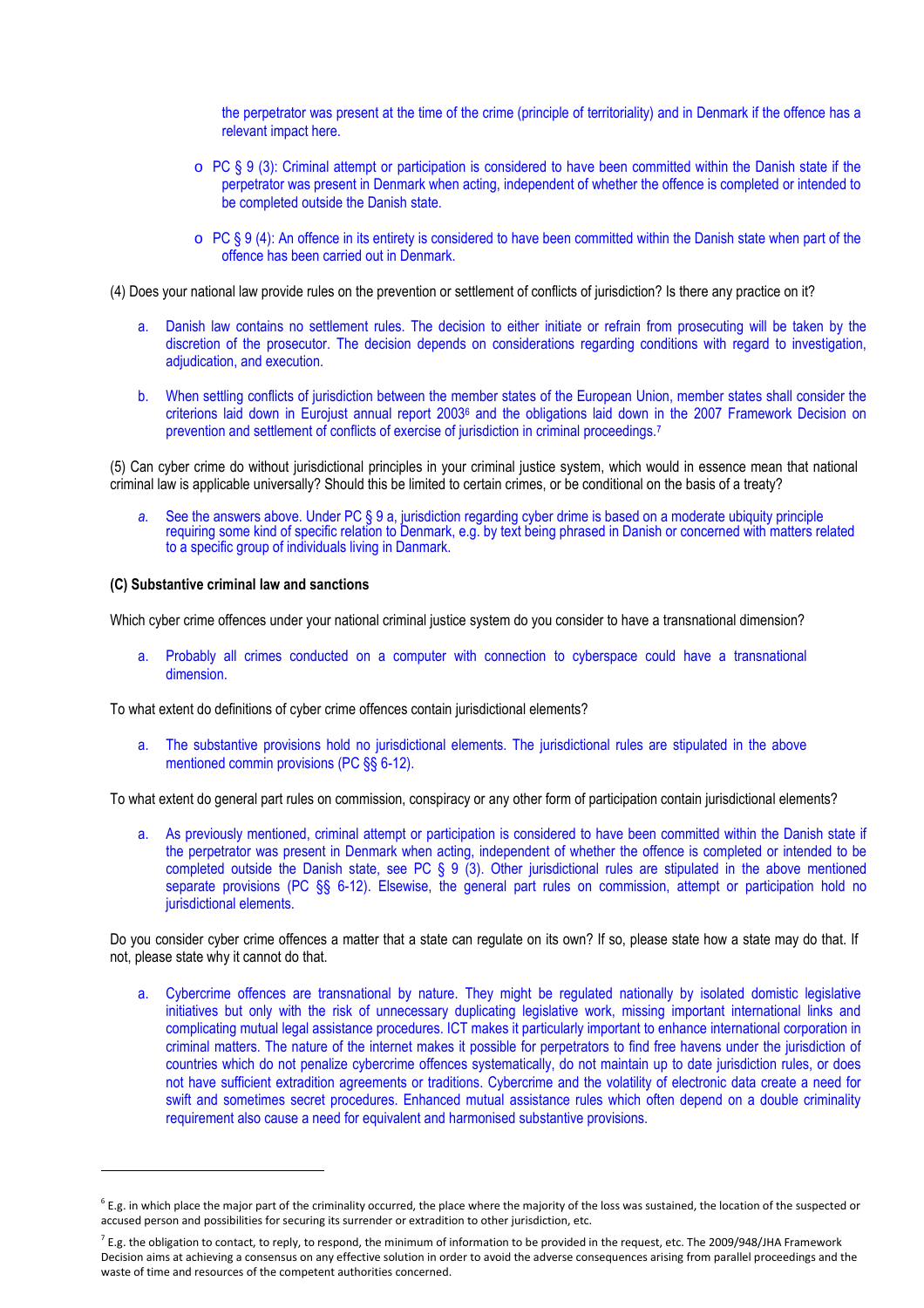Does your national criminal provide for criminal responsibility for (international) corporations/ providers? Does the attribution of responsibility have any jurisdictional implications?

- a. Under Danish law, legal persons are subjects to criminal liability in all types of cases where acts by individuals are penalised under the Penal Code, see PC § 306. Common principles regarding criminal liability for corporations, public agencies, etc., are stipulated in PC §§ 25-27. Most other relevant legislation holds explicit provisions regarding corporate liability under the common principles laid down in the Penal Code.
- b. When Denmark claims jurisdiction based on a personality principle, double criminality might typically be required. In order to avoid jurisdictional restrictions if the other state concerned does not recognize legal persons as subjects to criminal liability, a specific provision has been inserted into the Penal Code. With regard to legal persons, an offence is considered to have been committed where an act implying liability for the legal person was committed, see PC § 9 (1). In accordance with the territoriality principle and the ubiquity principle, this implies Danish jurisdiction when an act is committed in Denmark within a legal entity or when a relevant result of the act is covered by the above mentioned provisions in PC § 9 or § 9 a. Any act attributable to a certain individual as well as offences generated due to anonymous or accumulated errors or managerial errors or flaws is covered. If an act or its results can only be located outside Denmark, Danish jurisdiction might be established under the common provisions in PC §§ 7 ff. as mentioned above, e.g, under a personality principle. The issue regarding domicile is to be decided under corporation law.<sup>8</sup>

#### (D) Cooperation in criminal matters

To what extent do specificities of information technology change the nature of mutual assistance?

a. ICT enhances the need for international cooperation considerably. The transnational nature of cybercrime causes former relevant cooperation between counterparts with shared physical frontiers replaced by increased transnational collaboration.

(2)(a) Does your country provide for the interception of (wireless) telecommunication? Under which conditions?

- a. Invations into the right to secrecy of communications by law enforcement authorities are dealt with under Chapter 71 of the Administration of Justice Act [Da.: Retsplejeloven], see § 780 ff.<sup>9</sup> The provisions here cover observation and data reading and allows the police, pursuant to a written court order and after appointing an attorney for the suspect, to infringe the secrecy of messages by: wiretapping; monitoring conversations or statements with the use of a device for that purpose; recovering information concerning phones and similar communication devises that have been connected to a certain phone or device ('teleinformation'); recovering information concerning phones and similar communication devices that are in a certain specific area and have been connected to other phones or devices ('extended teleinformation'); retaining, opening, and acquainting oneself with the content of letters, telegrams, and other mail; blocking the delivery of mail mentioned under the above.<sup>10</sup>
- b. The Administration of Justice Act § 781 enables interception of telecommunication if (1) there is a specific reason to presume that the relevant means of telecommunication is a vehicle for information, transmission, etc., to or from a suspect; (2) the means sought are of vital importance to the investigation; (3) the investigation is related to an offence which holds a maximal penalty of 6 years imprisonment or more, or is related to terrorism or to other specificly mentioned offences,<sup>11</sup> e.g. hacking<sup>12</sup> and attacks like DoS (Denial-of-Service).<sup>13</sup>
- (b) To what extent is it relevant that a provider or a satellite may be located outside the borders of the country?
	- a. Very relevant. Danish authorities would have to rely on mutual legal assistance, see answers above and the subsection below.
- (c) Does your national law provide for mutual legal assistance concerning interception of telecommunication?

 $^8$  Various issues regarding liability for criminal ommissions, etc., are treated extensively in the travaux préparatoires for the 2008 amendments.

 $^9$  In 2004, an obligation for suppliers and providers of telenetworks to registrer and retain traffic data for one year was inserted into the Administration of Justice Act § 786 a. The provision corresponds with the Council of Europe Convention on Cybercrime 185, 2001 art. 16 and 17. The one year logging period was set up with view to the requirements in EU Directive 97/66/EC on concerning the processing of personal data and the protection of privacy in the telecommunications sector. Regarding Excecutive Orders further regulating the obligations of the providers regarding logging and assistance to the police, see bkg. 988, 2006 and bkg. 1145, 2006 respectively.

 $10$  Translation into English by Spang-Hanssen 2006 (167).

<sup>&</sup>lt;sup>11</sup> Administration of Justice Act § 781 (2-4).

<sup>&</sup>lt;sup>12</sup> Administration of Justice Act § 781 (2) with reference to PC § 263 (2)

<sup>&</sup>lt;sup>13</sup> Administration of Justice Act § 781 (3) with reference to PC § 279 a (data fraud) and PC § 293 (1) (vandalism).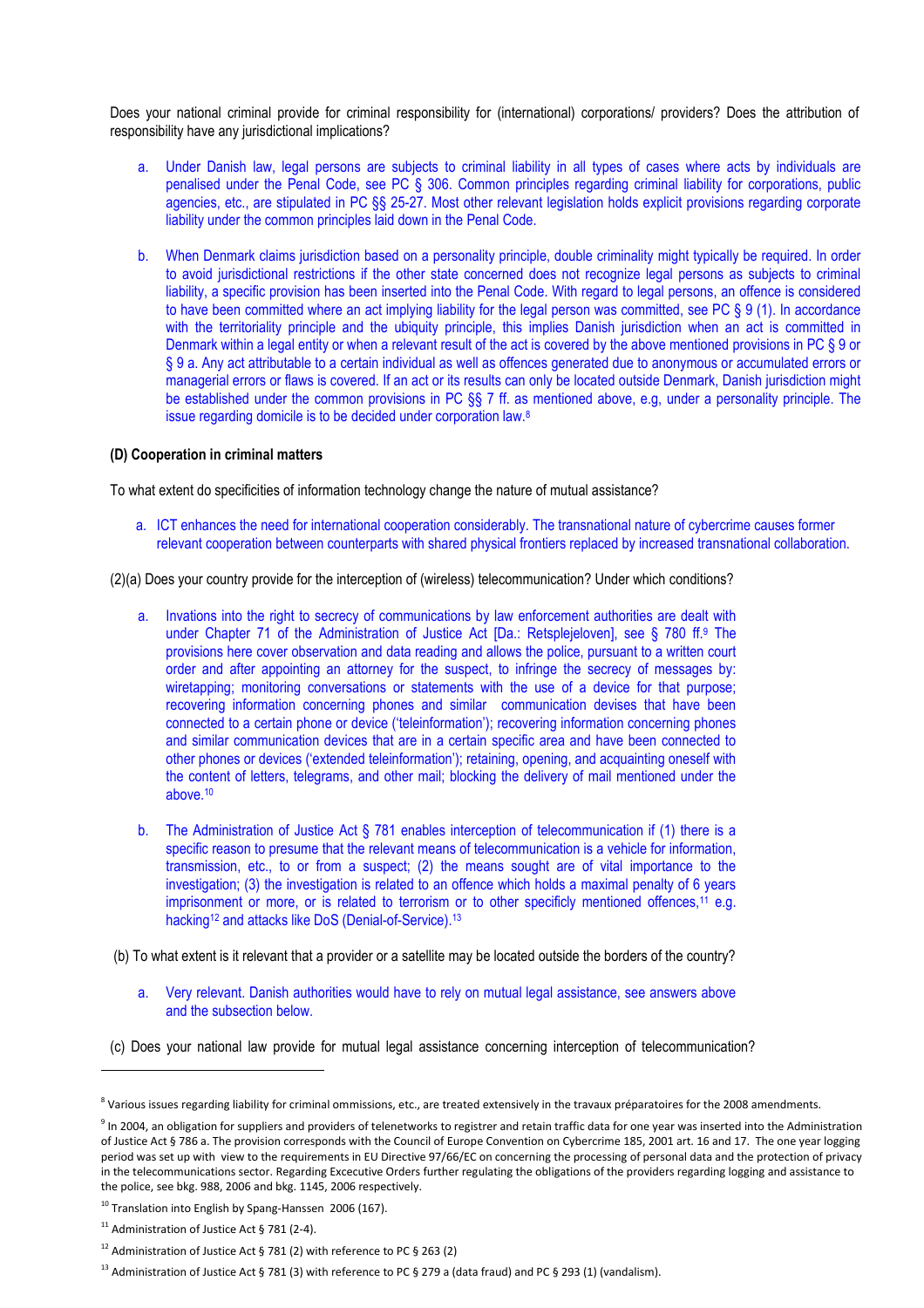a. International legal assistance is practiced on the basis of the common provisions in the Administration of Justice act or by analogy of said provisions. The condition for executing a request for a certain measure is that a requirement regarding double criminality is met and that the requested measure would be authorised in a similar criminal case handled by the Danish police in Denmark.<sup>14</sup>

Did your country conclude international conventions on it?

- a. Denmark has implemented all the relevant Framework Decisions based on the principle on mutual recognition in criminal matters.<sup>15</sup>
- b. Denmark has ratified Convention on Mutual Assistance in Criminal Matters between Member States of the European Union and its provisions on interception of telecommunication (art. 17-22).<sup>16</sup> The provisions increase the effectiveness of mutual assistance between the member states by obligating them to make gateways in their territory directly accessible to other member states in order to enable lawful and more rapid interception (art. 19). The intercepting member states shall inform the notified member state of the interception prior or immediately after it becomes aware that the subject is in the territory of the notified state (art. 19 (4)).

(3) To what extent do general grounds for refusal apply concerning internet searches and other means to look into computers and networks located elsewhere?

- a. If the situation is purely a national matter despite the fact that the information might be located on a server elsewhere, the national grounds for refusal would be applicable (e.g. the search has to be of significant importance to the investigation and proportional).
- b. Recently, the Danish Supreme Court has stated that search of a Facebook and Messenger account is legal even though the information is stored on a server in a foreign country. The actual search was conducted on the basis of investigations by Danish authorities and legally obtained information (passwords obtained via interception of telecommunication) that was related to a crime subject to Danish jurisdiction, and the search was conducted without the involvement of foreign authorities.<sup>17</sup>
- c. In situations involving another state, the competent authorities have to apply for mutual assistance, and the general grounds for refusal in relation to mutual assistance will be applicable.

(4) Is in your national law the double criminality requirement for cooperation justified in situations in which the perpetrator caused effects from a state in which the conduct was allowed into a state where the conduct is criminalised?

- a. Under Danish law, the common double criminality requirement has been modified by implementation of the relevant Framework Decisions, e.g. on the European Arrest Warrant and the European Evidence Warrant, allowing for execution of certain judicial decisions without verification of double criminality. It is well known that cyber crime is on the positive list established by such instruments.
- b. When assisting countries outside the EU, Denmark applies the provisions in the Administration of Justice Act by analogy which makes dual criminality a requirement.

(5) Does your national law allow for extraterritorial investigations? Under which conditions? Please answer both for the situation that your national law enforcement authorities need information as when foreign authorities need information available in your state.

- a. Denmark allows for extraterritorial investigations pursuant to art. 40 (cross boarder observation) and 41(hot pursuit) of the Schengen Convention.
- b. Denmark has entered bilateral agreements with Germany and Sweden regarding police cooperation in the border regions.

(6) Is self service (obtaining evidence in another state without asking permission) permitted? What conditions should be fulfilled in

 $\overline{\phantom{a}}$ 

<sup>&</sup>lt;sup>14</sup> See Vestergaard 2007 (422 f.) and Gade et al. 2005 Chapt. 22.5.1.

<sup>15</sup> See Vestergaard & Adamo 2009.

<sup>&</sup>lt;sup>16</sup> Council Act of 29 May 2000 on Mutual assistance in Criminal Matters between the Member States of the European Union. The treaty was implemented in 2002 [lov 258, 2002 om ændring af straffeloven, retsplejeloven, lov om konkurrence- og forbrugerforhold på telemarkedet og lov om international fuldbyrdelse af straf m.v.]. The provisions related to interception of telecommunication is found in the Administration of Justice Act chapter 71 as mentioned above. The provisions related to gateway access were inserted into the Act on Competition and Consumer Conditions on the Telecommunication Market [lov om konkurrence og forbrugerforhold på telemarkedet § 8 a and § 15]. Today the provisions are found in the Act on Electronic Telecommunication Nets [lov 169, 2001 om elektroniske kommunikationsnet og -tjenester § 2 (17) and § 10 (3-4).

<sup>17</sup> See UfR 2011.129 H.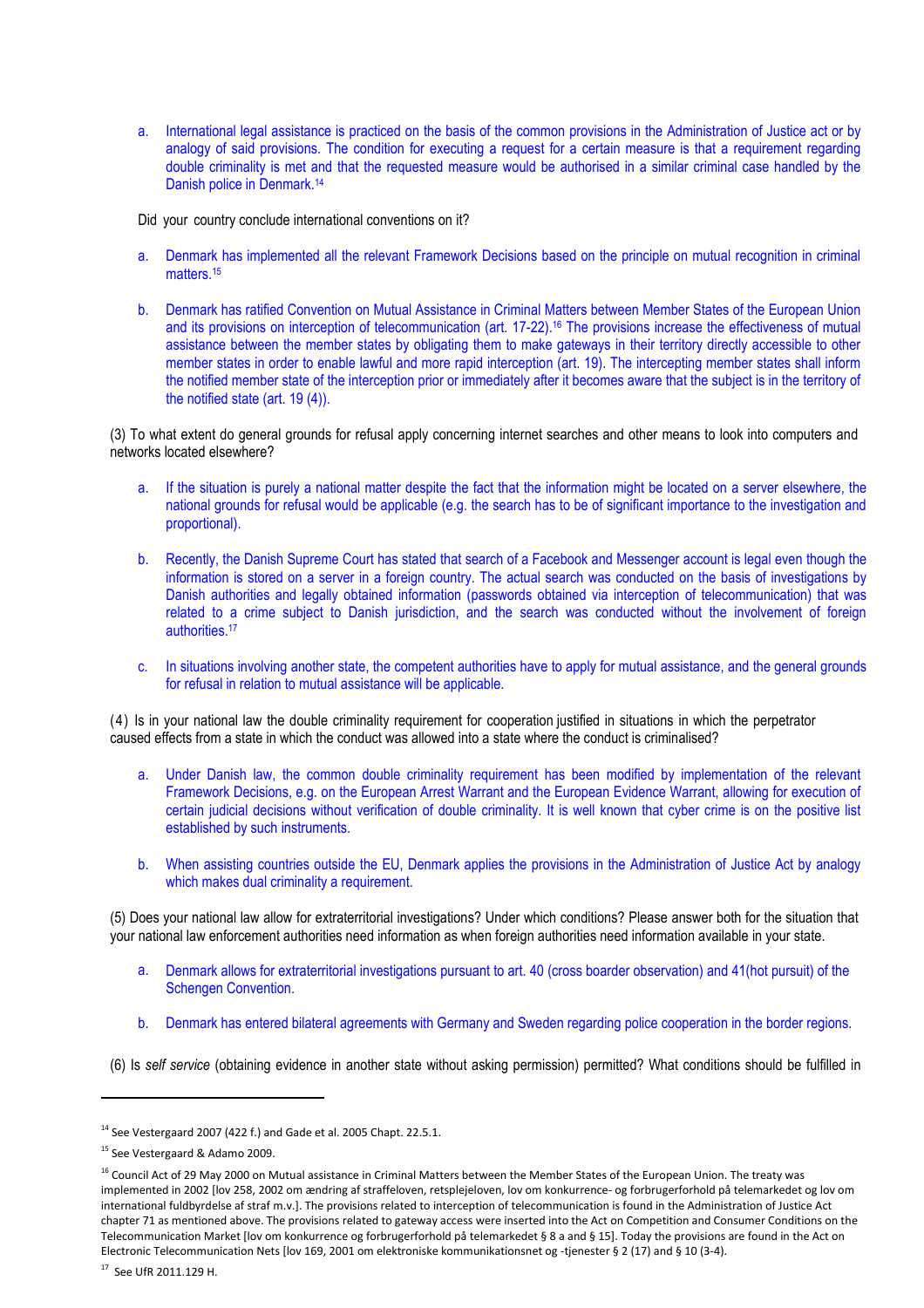order to allow self service? Please differentiate for public and protected information.

- a. ICT has made it possible for law enforcement authorities to collect data and obtain evidence without being physically present in another state. If the information is publicly accessible and can legally be accessed from another state, e.g. information available online, it may be obtained without the involvement of Danish authorities.
- b. Denmark has ratified the Cybercrime Convention,<sup>18</sup> which in art. 32 deals with the regulation of transborder access to data where mutual assistance is not required. The article addresses two situations: first, where the data being accessed is publicly available, and the second, where the party has accessed or received data located outside of its territory through a computer system in its territory, and it has obtained the lawful and voluntary consent of the person who has legal authority to disclose the data to the Party through that system.<sup>19</sup>
- c. Protected information contained in another member state is normally accessible by applying mutual assistance procedures. In the context of general criminal cooperation some protected information are made available to authorities in other EU countries, e.g. the DNA, fingerprint, the motor vehicle register,20 and other information contained in the Schengen information system, SIS. The DNA register enables the discovery of a matching profile. Elaborating information has to be applied for. As a general condition the access of foreign authorities have to have explicit statutory authority, sufficient safeguards, safety provisions, and respect the general data protection principles.

(7) If so, does this legislation also apply to searches to be performed on the publicly accessible web, or in computers located outside the country?

#### a. Yes, see subsection above.

 (8) Is your country a party to Passenger Name Record (PNR) (financial transactions, DNA-exchange, visa matters or similar) agreements? Please specify and state how the exchange of data is implemented into national law.

- a. Denmark does not take part in the adoption by the Council of proposed measures pursuant to TEUF Chapter IV of Title III of Part III, cf. Protocol on the Position of Denmark.<sup>21</sup> This leaves Denmark outside the PNR<sup>22</sup> and SWIFT<sup>23</sup> agreements between the European Union and The United States of America. Denmark has not concluded parallel agreements.
- b. A provision relating to passenger data is found in the Air Navigation Act [Da.: Luftfartsloven] § 148 a,<sup>24</sup> which imposes on airline companies a duty to register and retain for one year passenger data and allow the police intelligence service to collect information that could be related to crimes against the state or to terrorism.
- c. The intelligence service can exchange data with foreign services in order to prevent and investigate serious international crime. The exchange has no statutary basis but has to be in accordance with the guidelines and have the approval of the Director of the Legal Department of the Danish Security and Intelligence Service or his or her deputy.<sup>25</sup>
- d. Denmark is not a party to the SWIFT agreement. Danish financial transactions involving other parties to the SWIFT agreement could probably legally be transferred to the U.S.<sup>26</sup>
- e. Pursuant to the Act on Financial Corporation [Da.: lov om finansiel virksomhed] § 354 (6)(2), financial corporations may

l

 $18$  With reservations regarding art. 9, 14 and 38 of the Convention. The text of the reservations is available through http://conventions.coe.int/treaty/Commun/ListeDeclarations.asp?NT=185&CV=1&NA=&PO=999&CN=2&VL=1&CM=9&CL=ENG

 $19$  See the Explanatory Report to the Cybercrime Convention sec. 294.

 $^{20}$  The transposition of the Prüm agreement into EU Law made national registers accessible in other EU countries. The agreement was implemented in 2008 [lov 479, 2008 om ændring af lov om Det Centrale Dna-profil-register, retsplejeloven, lov om registrering af køretøjer og lov om konkurrence- og forbrugerforhold på telemarkedet]. Exchange of relevant information is also allowed in relation to states outside the EU if the exchange has authority in an agreement and is authorized by the Minister of justice [lov 715, 2010 om ændring af lov om Det Centrale Dna-profil-register, retsplejeloven og lov om registrering af køretøjer].

<sup>&</sup>lt;sup>21</sup> Since 1993, Denmark has had four opt-outs covering defence policy, the Economic and Monetary Union (EMU), Union citizenship, and Justice and Home Affairs (JHA).

<sup>&</sup>lt;sup>22</sup> Agreement of 26 April 2012 between the United States of America and the European Union on the use and transfer of passenger name records to the United States Department of Homeland Security, L 215/5/2012.

<sup>&</sup>lt;sup>23</sup> Agreement of 27 July 2010 between the European Union and the United States of America on the processing and transfer of Financial Messaging Data from the European Union to the United States for purposes of the Terrorist Finance Tracking Program, L 8/11/2010.

<sup>&</sup>lt;sup>24</sup> Inserted in 2006 as a consequence of the implementation of Council Decision 2005/671/JHA on the exchange of information and cooperation concerning terrorist offences. See text here: http://www.slv.dk/Dokumenter/dsweb/Get/Document-8762/Air\_Navigation\_Act\_Order\_no.\_731\_of\_21\_June\_2007.pdf.

<sup>&</sup>lt;sup>25</sup> See further: https://www.pet.dk/English/International%20cooperation/Exchange%20of%20information.aspx.

<sup>&</sup>lt;sup>26</sup> See art. 16 in the SWIFT Agreement.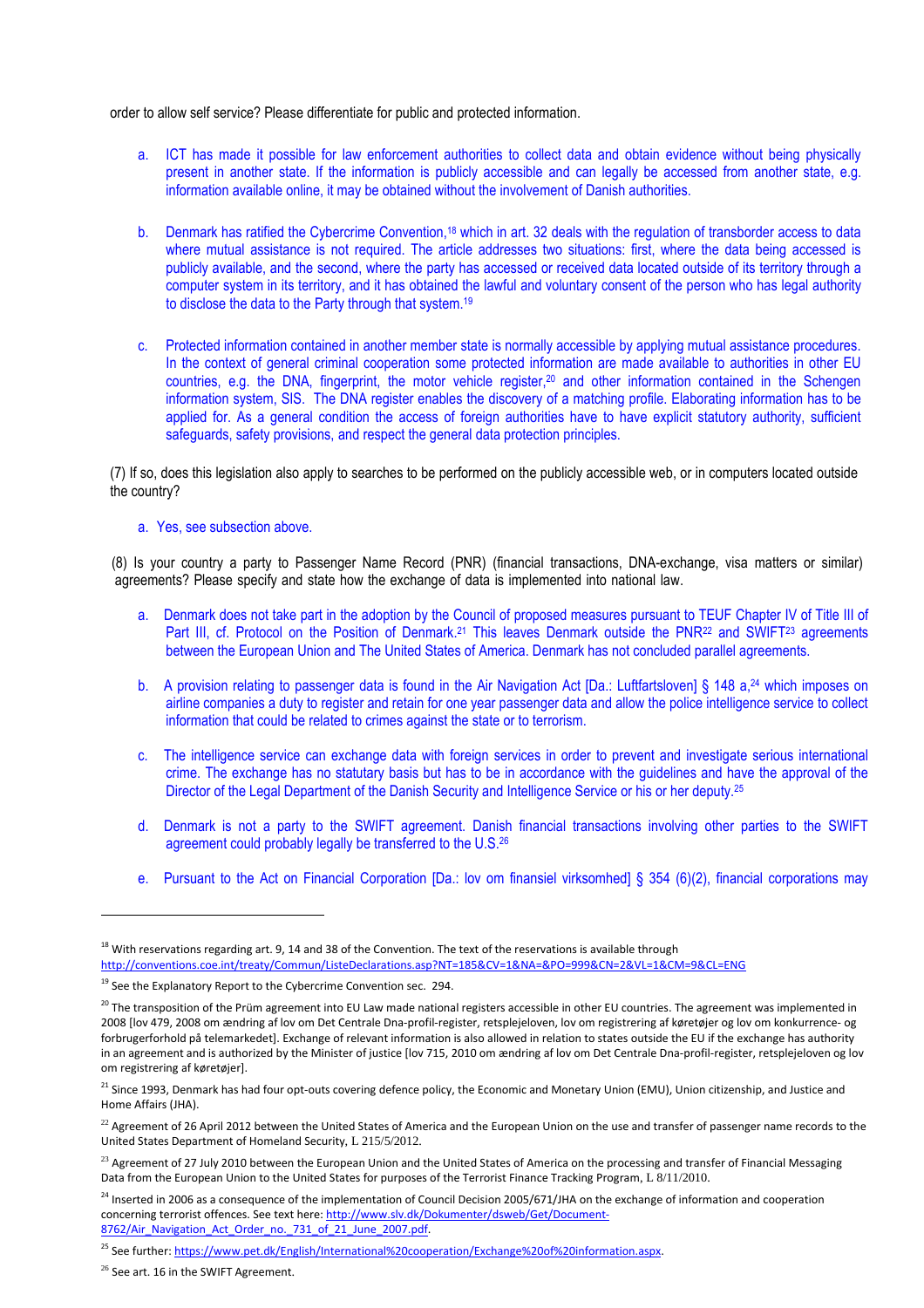transmit confidential information to police or the prosecutor in the course of criminal investigation.

f. Regarding the DNA-register, see subsection above.

Does your country have an on call unit that is staffed on a 24/7 basis to exchange data? Limit yourself to the issues relevant for the use of information for criminal investigation.

a. Denmark is a party to Eurojust, Europol and Interpol. Se further the subsection below.

(9) To what extent will data referred to in your answer to the previous question be exchanged for criminal investigation and on which legal basis? To what extent does the person involved have the possibility to prevent/ correct/ delete information? To what extent can this information be used as evidence?

#### a. See answers above.

Does the law of your country allow for a Notice and Take-Down of a website containing illegal information? Is there a practice? Does the seat of the provider, owner of the site or any other foreign element play a role?

b. The Administration of Justice Act authorizes seizure and the PC § 75 allows for confiscation of a domain if it contains illegal materials.

(10) Do you think an international enforcement system to implement decisions (e.g. internet banning orders or disqualifications) in the area of cyber crime is possible? Why (not)?

a. Hopefully! At least on a European Union basis.

(11) Does your country allow for direct consultation of national or international databases containing information relevant for criminal investigations (without a request)?

a. Within the European Union, Denmark allows for the direct consultation of the DNA, fingerprint and motor vehicle register,<sup>27</sup> see subsection above. Moreover, the Denmark allows for direct access to information via the Schengen Information System, SIS.

(12) Does your state participate in Interpol/ Europol/ Eurojust or any other supranational office dealing with the exchange of information? Under which conditions?

a. Denmark participates in Europol and Eurojust so far as supranational amendments have yet not been enacted under the Lisbon Treaty. Denmark is also a full member of Interpol.<sup>28</sup>

#### (E) Human rights concerns

Which human rights or constitutional norms are applicable in the context of criminal investigations using information technology? Is it for the determination of the applicable human rights rules relevant where the investigations are considered to have been conducted?

a. ECHR has been incorporated into Danish law, naturally including art. 8.

How is the responsibility or accountability of your state involved in international cooperation regulated? Is your state for instance accountable for the use of information collected by another state in violation of international human rights standards?

a. According to a set of strict liability provisions under the Administration of Justice Act, the Danish state is accountable and obliged to pay compensation if somebody has been arrested or subject to pretrial custody, if prosecution is waived or the defendant is acquitted. Compensation may also be awarded in case of other investigative measures having been implemented. Se § 1018 a and § 1018 b. These rules only apply to measures enacted by Danish law enforcement or judicial authorities.

#### (F) Future developments

Modern telecommunication creates the possibility of contacting accused, victims and witnesses directly over the border. Should this be allowed, and if so, under which conditions? If not, should the classical rules on mutual assistance be applied (request and answer) and why?

<sup>&</sup>lt;sup>27</sup> See footnote above regarding the implementation of the Prüm agreement. The provisions are to be found here: lov om Det Centrale Dna-profilregister § 5 (2), retsplejeloven § 116 a, lov om registrering af køretøjer § 17 a.

<sup>&</sup>lt;sup>28</sup> Denmark has been a member of Interpol since 1926.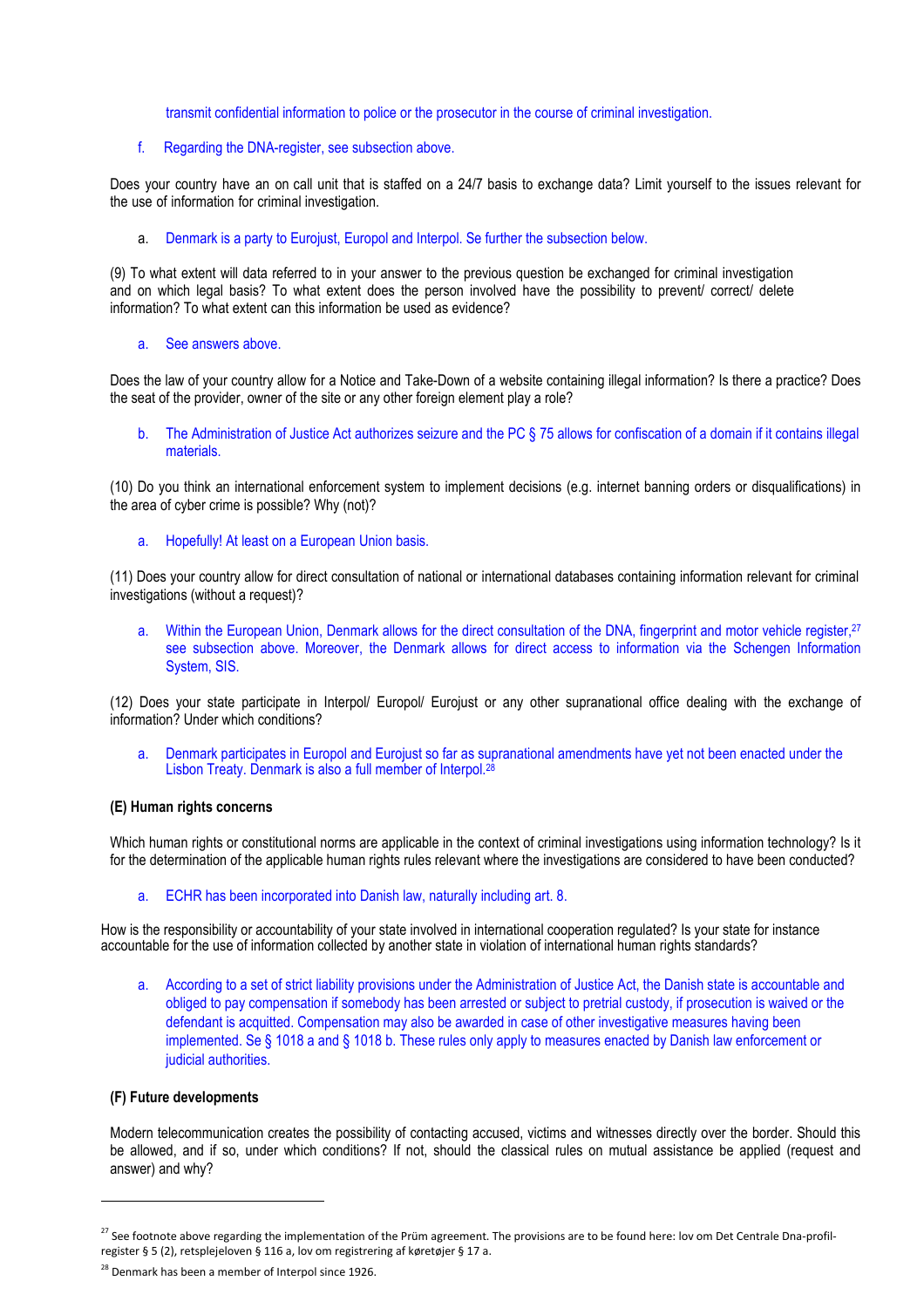a. The sovereignty of states, due process principles, and fundamental procedural rules (e.g. translation into ones native language, self-incrimination, and the rules related to a non-compellable witness and oath) should be respected. Direct contact between the accused and a foreign state would make this a difficult task. A solution could be to apply existing mutual assistance procedures with the possibility of applying an investigating order with a view to ensure swift assistance. The European Union's Framework Decisions based on a principle of mutual recognition is an example to follow.

Is there any legal impediment under the law of your country to court hearings via the screen (skype or other means) in transnational cases? If so which? If not, is there any practice?

a. The Administration of Justice Act § 190<sup>29</sup> enables court hearings via telecommunication in transnational cases unless it is incompatible with the general legal order. Denmark has declared a reservation to the EU Convention on Mutual Assistance in Criminal Matters<sup>30</sup> art.  $3$  (2): A request for evidence to be taken on oath from a witness or expert may be refused if the competent Danish court does not consider the oath to be necessary.<sup>31</sup>

<sup>&</sup>lt;sup>29</sup> Implemented in 2002 [lov 258, 2002 om ændring af straffeloven, retsplejeloven, lov om konkurrence- og forbrugerforhold på telemarkedet og lov om international fuldbyrdelse af straf m.v.] § 2.

<sup>&</sup>lt;sup>30</sup> Council Act of 29 May 2000 on Mutual assistance in Criminal Matters between the Member States of the European Union.

<sup>31</sup> http://www.official-documents.gov.uk/document/cm19/1928/1928.pdf p. 15